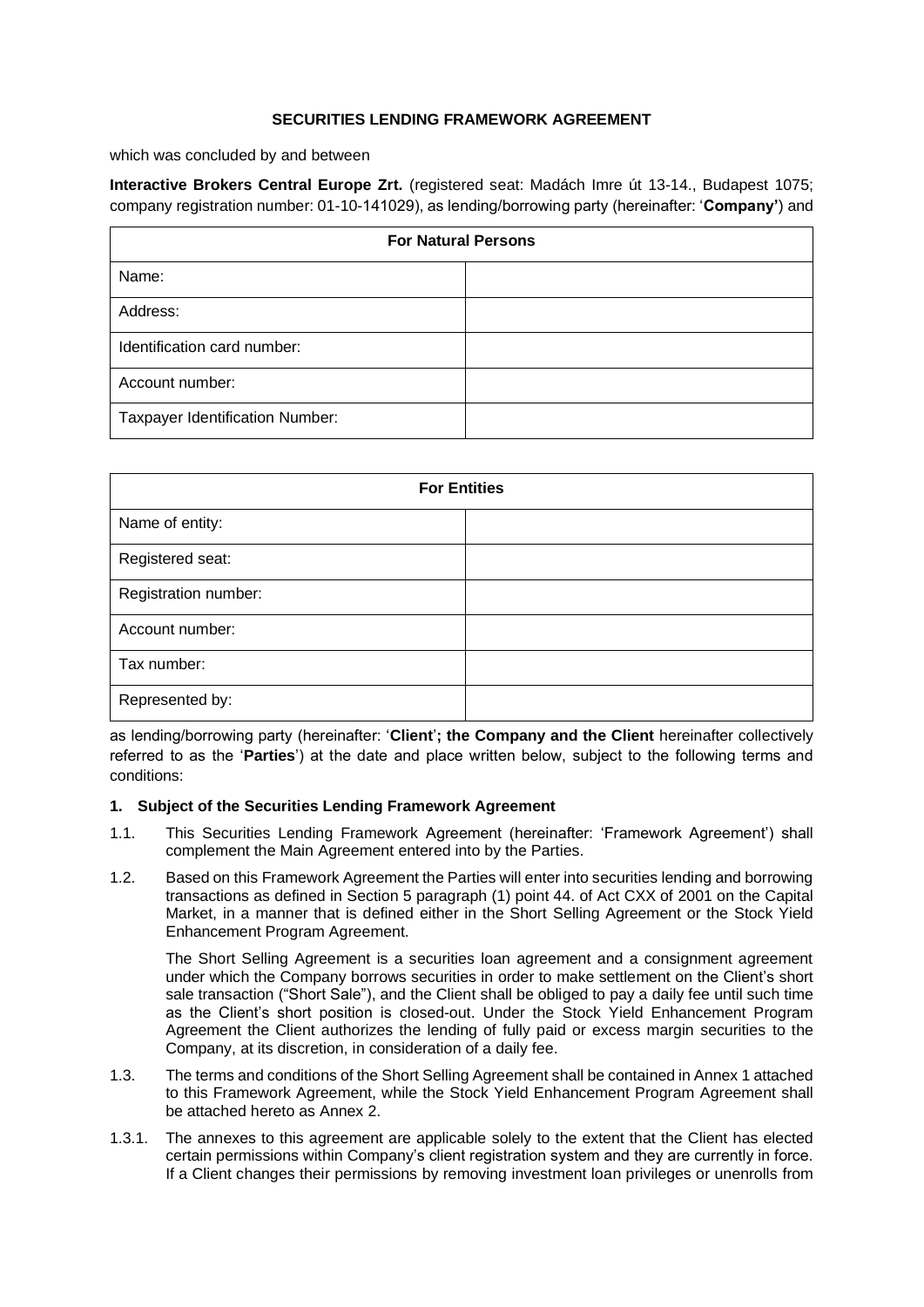the Stock Yield Enhancement Program the respective annexes for those programs will cease to apply. The following explains the applicable permissions Clients may elect and their impact on the applicability of the annexes to this Framework Agreement:

- 1.3.1.1. Annex 1 Short Selling Agreement is applicable to Clients who have investment loan privileges, which entitles the Client to sell short shares of securities.
- 1.3.1.2. Annex 2 Stock Yield Enhancement Program Agreement is applicable to Clients who have separately opted into the Company's Stock Yield Enhancement Program.
- 1.4. One of the Parties will, from time to time, seek to initiate the conclusion of a specific securities loan contract ('**Specific Loan Contract**') by either: (1) the Client entering an order into the Company's trading system(s) to sell short shares of securities under the Short Selling Agreement; or (2) the Company lending the Client's fully-paid or excess margin shares under the Stock Yield Enhancement Program Agreement (these securities and shares are hereinafter referred to as '**Securities'**). The Client's account statement will include details of the securities that were sold short, represented by an open short position, or lent by the Company as part of the Specific Loan Contract. The terms and conditions of the Specific Loan Contract shall be set out in the Main Agreement, this Framework Agreement, the Short Selling Agreement, or the Stock Yield Enhancement Program Agreement, the order entered into the Company's trading system(s) and the Company's Fee Schedule.
- 1.5. Subject to the conclusion of a Specific Loan Contract, the lending party agrees to transfer the Securities defined in the Specific Loan Contract, in the amount specified therein, to the borrowing party on the same business day, in the case of the Stock Yield Enhancement Program, or on the settlement date of the Short Sale, in such case. When acting as the lending party the Company will transfer the Securities directly to the buyer which is counterparty to the Client's Short Sale, without transferring them to the Client's securities account maintained at the Company. If the Client is the lending party, the Company shall transfer the Securities from the Client's securities account maintained with the Company.
- 1.6. The borrowing party agrees to return the loaned Securities on the termination date specified in the Specific Loan Contract. When acting as the borrowing party, the Client will pay a daily fee until the Specific Loan Contract's conclusion. As the borrowing party, the Client will ensure that the Securities are made available in their account on a date and time of the Client's choosing, at which point the Company will transfer the Securities from the Client's account. The Company shall return the loaned Securities into the Client's securities account when acting as the borrowing party and when the Specific Loan Contract is terminated.
- 1.7. When the Client is the borrowing party they shall ensure that throughout the duration of the Specific Loan Contract their account maintained with the Company contains sufficient financial resources to cover any fees associated with the Specific Loan Contract. The Client authorizes the Company to charge their account directly to collect the fees. The Company will credit the Client's account with any remuneration owed in relation to the Specific Loan Contract when the Client is the lending party.
- 1.8. This Framework Agreement shall only be concluded if all the following conditions are met:
	- a) The Client has executed this Framework Agreement, and
	- b) The Client has signed the Risk Disclosure Statement in approval of the risks which the Client may be exposed to under this Framework Agreement.

#### **2. Representations and Warranties**

2.1. The lending party hereby represents and warrants that the Securities are free and clear of all mortgages, liens and encumbrances (particularly that of rights of first refusal, buying options, repurchase options, rights on securities deposits or pledge), and that they are marketable with no limitations of any kind whatsoever on the right to dispose of. If the Securities were issued in printed form, the lending party shall represent and warrant that their endorsement is blank.

#### **3. Provisions on Data Processing**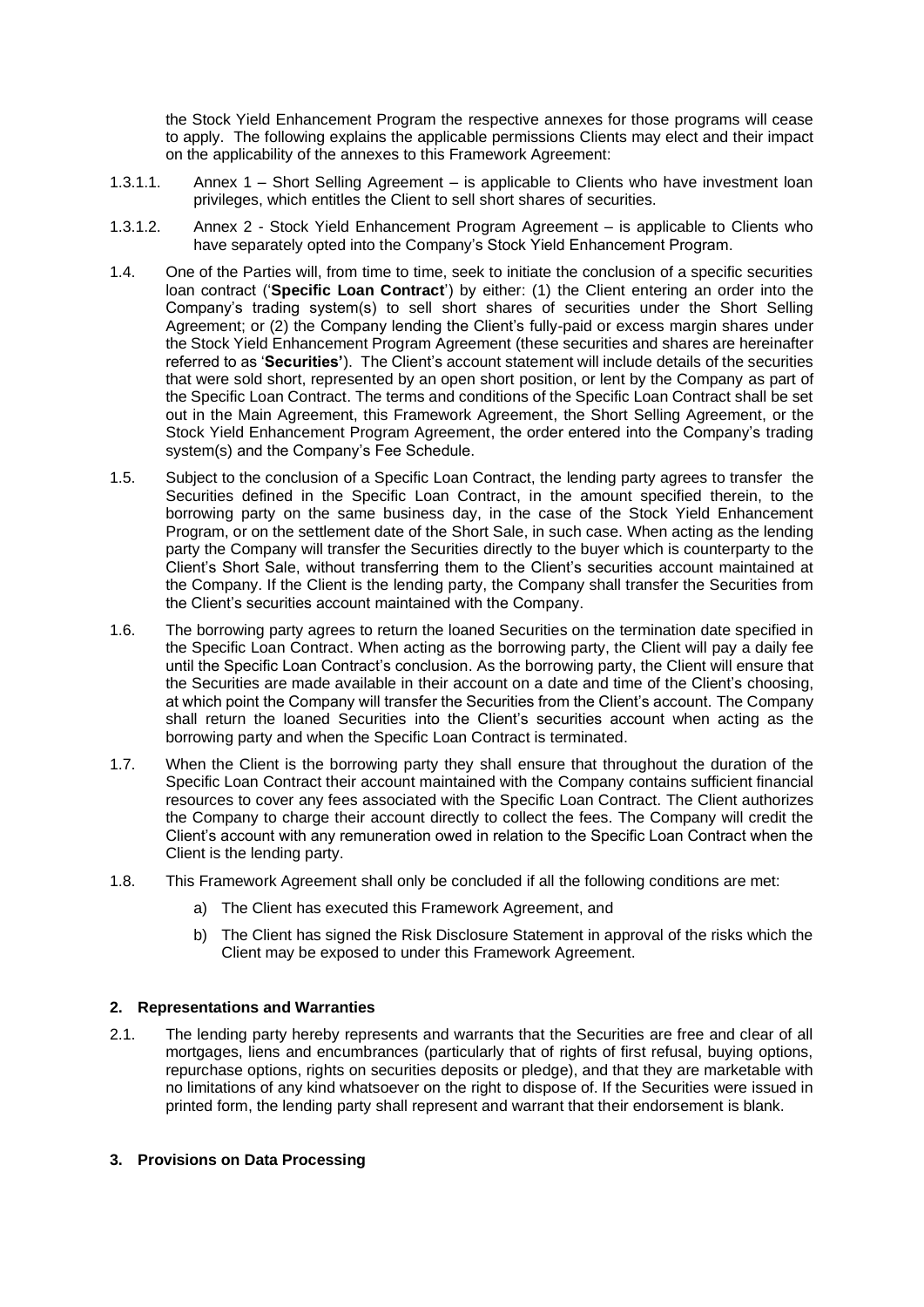- 3.1. The Client understands and acknowledges that in order to fulfil its regulatory reporting obligations, the Company shall submit data to the Central Credit Information System. The Client hereby represents that it has been provided full and timely information by the Company about the Central Credit Information System, the rules of data transfer and data processing, as well as the remedies available to data subjects, the detailed regulation of which is set forth in the respective Annexes of the Company's Business Rules.
- 3.2. In accordance with legislation, the data submitted shall be processed for the following purposes: verifying the performance of the contractual rights and obligations set forth herein, pursuing the legitimate interests of the Company, clearing, risk analysis and assessment and communication between the Parties subject to the conditions set forth herein.
- 3.3. Duration of data processing: until the end of the  $5<sup>th</sup>$  year following the termination of the legal relationship between the Client and the Company, save for the cases of personal data processing stipulated by Act CXXXVI of 2007 on the Prevention and Combating of Money Laundering and Terrorist Financing, when the law requires the Company to retain the data for eight (8) years after the termination of the business relationship.
- 3.4. Data are controlled and processed within the Company's own organization. If data are to be transferred under an outsourcing agreement, the Company shall disclose the scope of outsourcing and the selected outsourcing service provider in an Annex to the Company's Business Rules in compliance with the provisions of Act CXXXVIII of 2007 (Investment Act).

# **4. Term and Termination of the Framework Agreement**

- 4.1. This Framework Agreement shall enter into effect when duly executed by the Parties hereto and will remain in effect indefinitely.
- 4.2. The cancellation and termination of the Framework Agreement shall be subject to the respective provisions of the Main Agreement, the Business Rules and its Annexes, as well as the disclosures made in the Notices.
- 4.3. The Short Selling Agreement and Stock Yield Enhancement Program Agreement concluded during the term of this Framework Agreement shall be automatically terminated when this Framework Agreement is terminated.

# **5. Closing Provisions**

- 5.1. Any issues not regulated and the interpretation of any terms not specifically defined in this Framework Agreement shall be subject to the provisions of the Main Agreement and other contracts previously concluded by and between the Company and the Client, as well as to the Company's Business Rules and other policies or Notices, as amended from time to time.
- 5.2. The Company may modify or amend this Framework Agreement at its own discretion in compliance with the provisions, and subject to the conditions and limitations set out in the Company's Business Rules, as amended from time to time.
- 5.3. The Company shall not be liable for the consequences of corporate events affecting the issuer of the loaned instruments, for any changes to the particulars of the security as a result of such corporate events, nor for the impact of such changes on the transaction.
- 5.4. The Parties shall use their best efforts to amicably settle any and all disputes arising out of or in connection with this Framework Agreement. The Client may give notice of any issues, claims and complaints arising out of this Framework Agreement in accordance with the procedure described in the Complaint Management Policy. The Company shall investigate the matter and come to a decision within thirty days, and inform the Client in writing thereof. Should the above procedure fail to be productive, the Parties hereto shall refer their case to the exclusive jurisdiction and competence of the Arbitration Court attached to the Chamber of Commerce, unless the Client is a consumer. The Arbitration Court attached to the Chamber of Commerce shall act according to their own Rules of Procedure and the language of the procedure shall be Hungarian. By virtue of a unilateral statement made at the time when concluding the contract, the Client is entitled to exclude the exclusive jurisdiction and competence of the Arbitration Court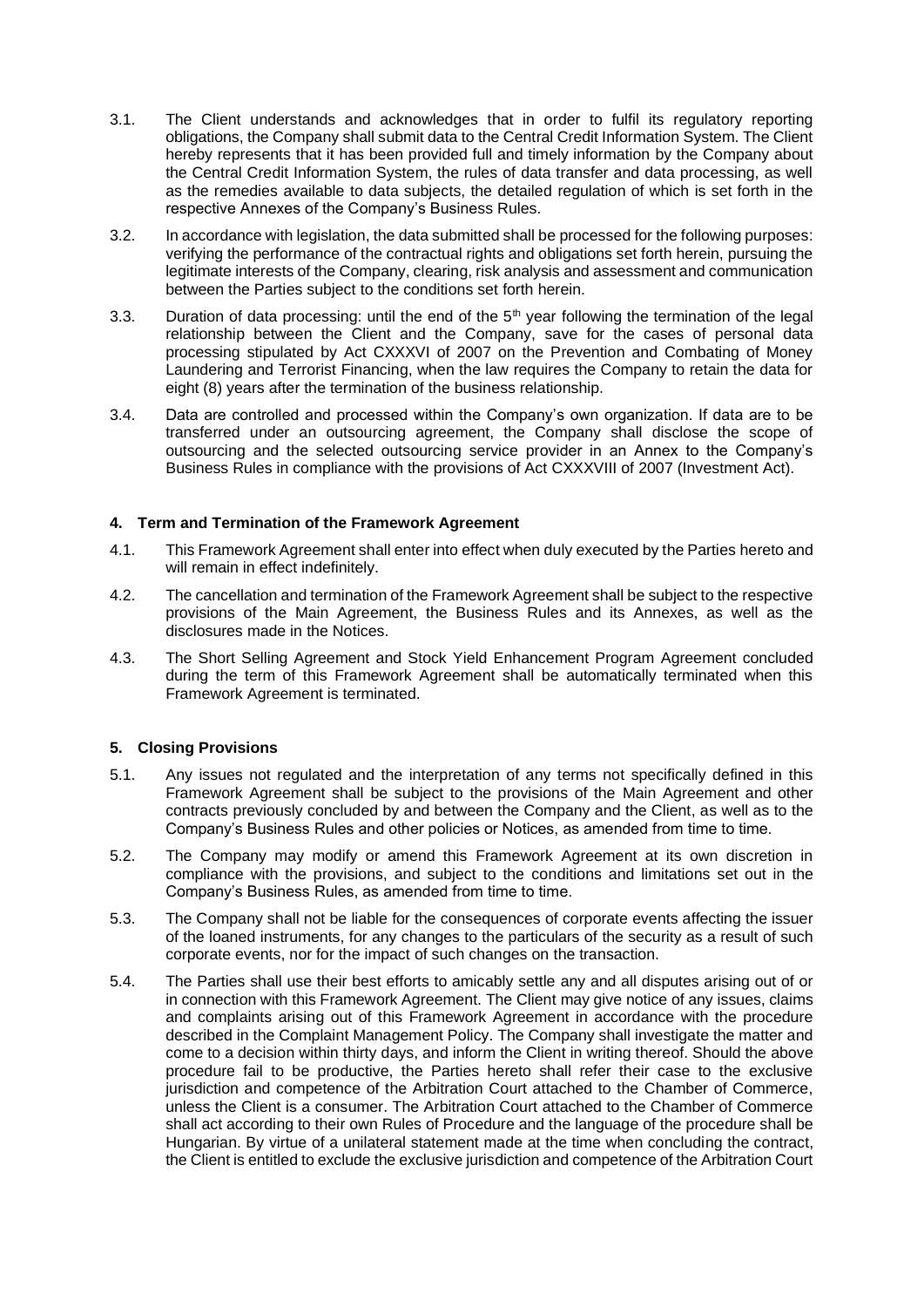attached to the Chamber of Commerce. If the Client is a consumer, the rules of Act CXXX of 2016 on the Code of Civil Procedure shall be applied.

Signed in Budapest, on this …..… day of …………………. month, ..…… year

**Client Company**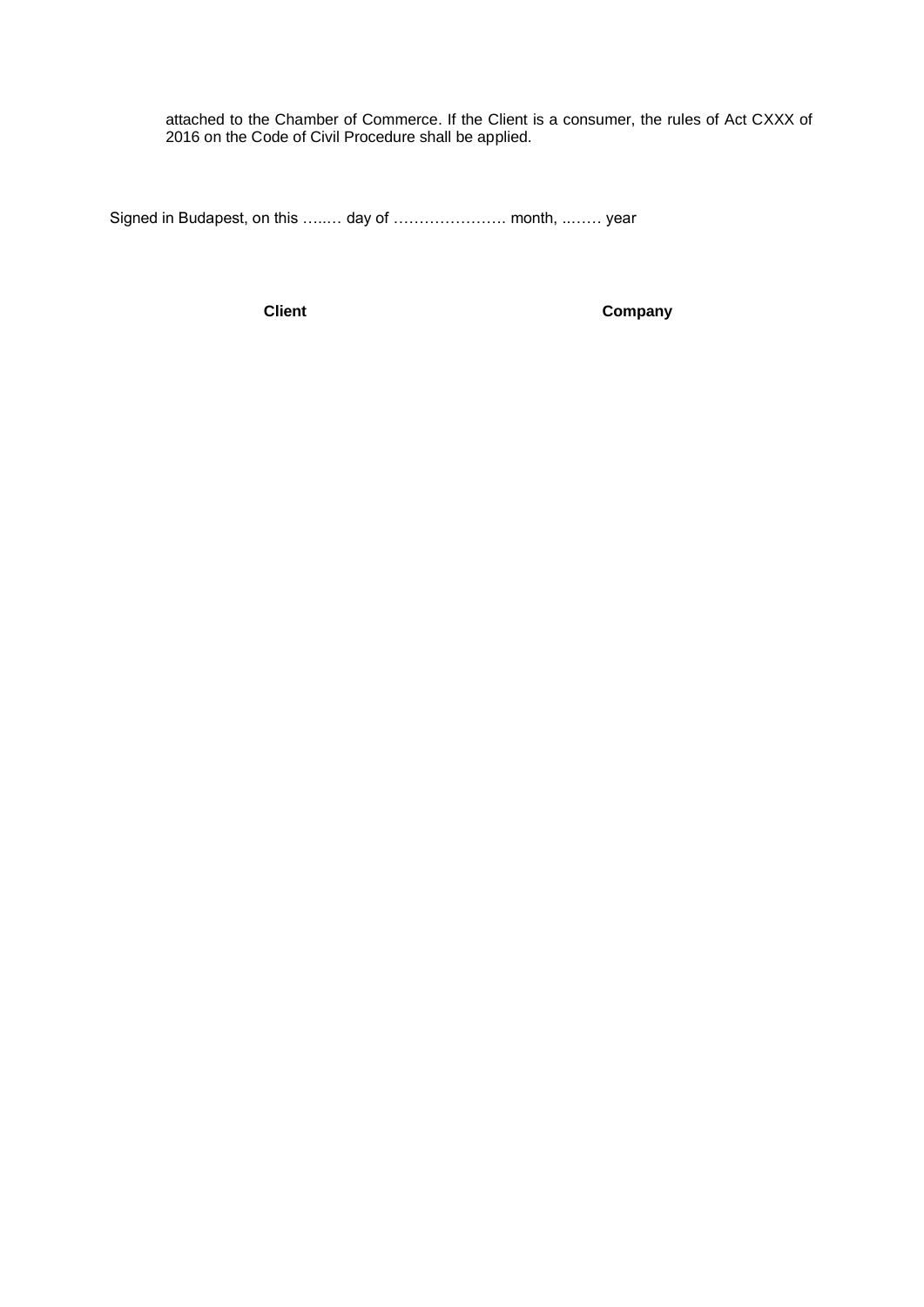## **Annex 1 - Short Selling Agreement**

which was concluded by and between

**Interactive Brokers Central Europe Zrt.** (having its principal place of business at Madách Imre út 13- 14., Budapest 1075; company registration number: 01-10-141029), as lending party (hereinafter: '**Company'**) and

| <b>For Natural Persons</b>             |  |
|----------------------------------------|--|
| Name:                                  |  |
| Address:                               |  |
| Identification card number:            |  |
| Account number:                        |  |
| <b>Taxpayer Identification Number:</b> |  |

| <b>For Entities</b>           |  |
|-------------------------------|--|
| Name of entity:               |  |
| Registered place of business: |  |
| Registration number:          |  |
| Account number:               |  |
| Tax number:                   |  |
| Represented by:               |  |

as borrowing party (hereinafter: '**Client**'**; the Company and the Client** hereinafter collectively referred to as the '**Parties**') at the date and place written below, subject to the following terms and conditions:

- 1. The Parties hereby state that they have concluded a Framework Agreement and wish to enter a securities loan and consignment framework agreement to enable the Client to sell securities short.
- 2. The Parties agree that under this agreement the Client by entering an order into the Company's trading system(s) – is entitled to initiate the conclusion of a Specific Loan Contract under which the Company borrows securities in order to make settlement on a short sale transaction entered by the Client, who shall be obliged to pay a daily fee until such time as the short position is closed out.
- 3. The Client's order shall include at least the: (1) designation of the Securities that are the subject of the Specific Loan Contract under this agreement (e.g., issuer, name of the security, ISIN number, series etc.); (2) the quantity; and (3) the terms of the sale of the Securities, including indication of the buyer or the regulated market where the Securities are to be sold, and the specific order for the designation of the selling price.
- 4. The duration of the Specific Loan Contract is one (1) business day ('**Duration'**). If after the Duration has passed the Client has not made the Securities available on their securities account, for the purpose of repayment of the Specific Loan Contract, then the Specific Loan Contract is automatically renewed between the Parties.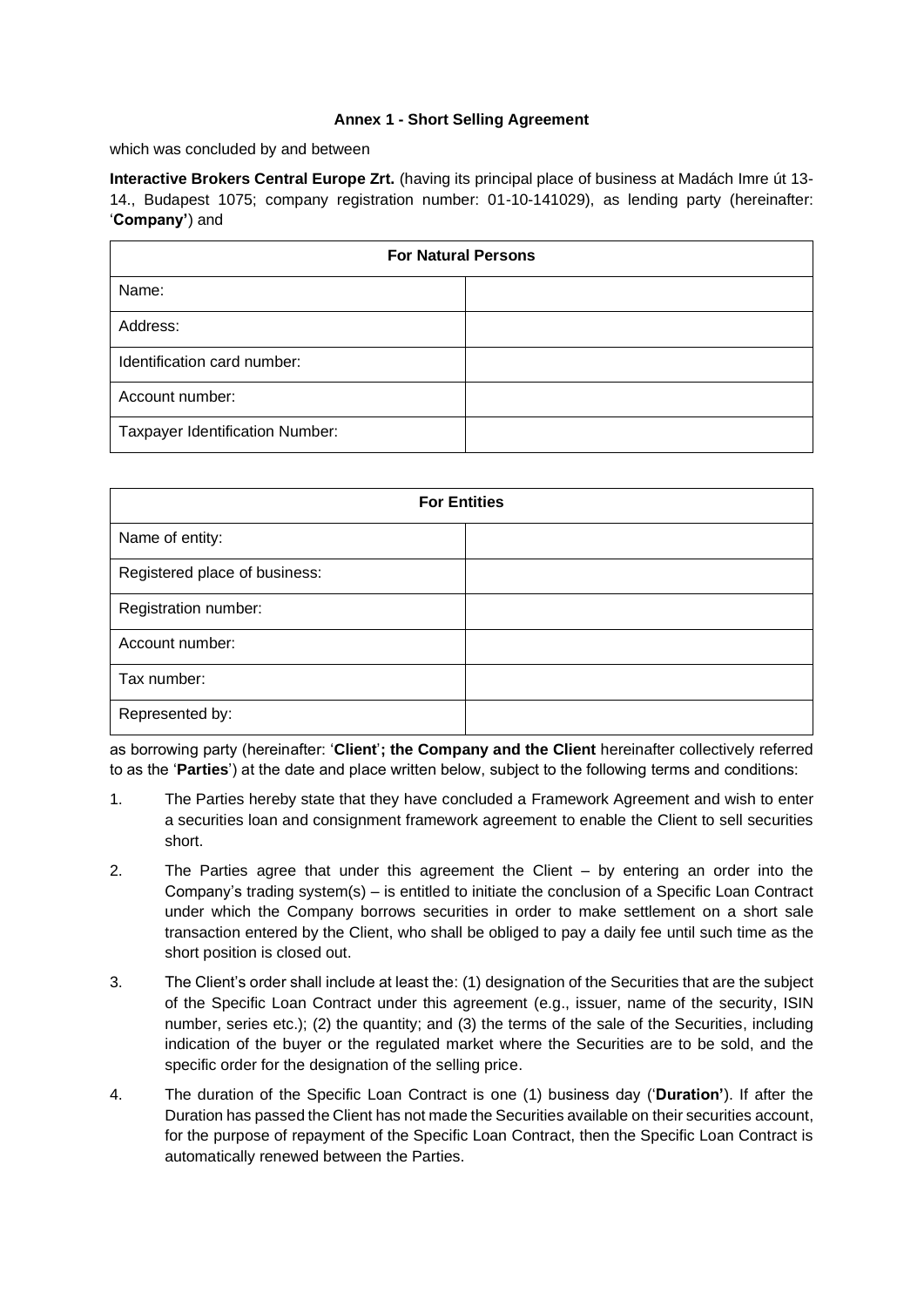- 5. The Specific Loan Contract is only concluded if the Company agrees to it by accepting the Client's order in the Company's trading system(s) to repurchase the Securities.
- 6. The Parties agree that the Securities are not kept on the Client's securities account after their lending and before their selling, and therefore the Client shall not be entitled to exercise any rights associated with the Securities, including the right to dividends.
- 7. The Client agrees to pay a daily fee as consideration of the services of the Company set out in Section 2 of this agreement during the Duration. The fee shall include the costs for the Company to borrow the Securities, and the currency and amount will be indicated in the Company's trading system(s). The Client understands the fee is displayed in advance on a best-efforts basis and is based on market rates which may fluctuate.
- 8. The Client expressly acknowledges and agrees that in case the Company in unable to borrow the Securities prior to the settlement day for the transaction in which the Securities have been sold, the Company may acquire the Securities for delivery via buy-in and the Client shall cover all costs related to the buy-in.
- 9. The Company may terminate the Specific Loan Contract and/or this agreement for cause with immediate effect if the Client fails to pay the daily fee when due or fails to return the loaned securities by the agreed date. The Client may terminate the Specific Loan Contract and/or this agreement for cause with immediate effect if the Company fails to loan the securities within 1 (one) business day.
- 10. All terms defined in the Framework Agreement shall have the same meaning as defined therein.

In witness whereof, the Parties hereto have executed this Contract after they had read and understood it, and agreed to the terms.

(date)

\_\_\_\_\_\_\_\_\_\_\_\_\_\_\_\_\_\_\_\_\_\_\_\_\_\_\_\_\_\_ **Client** 

\_\_\_\_\_\_\_\_\_\_\_\_\_\_\_\_\_\_\_\_\_\_\_\_\_\_\_\_\_\_ **Company**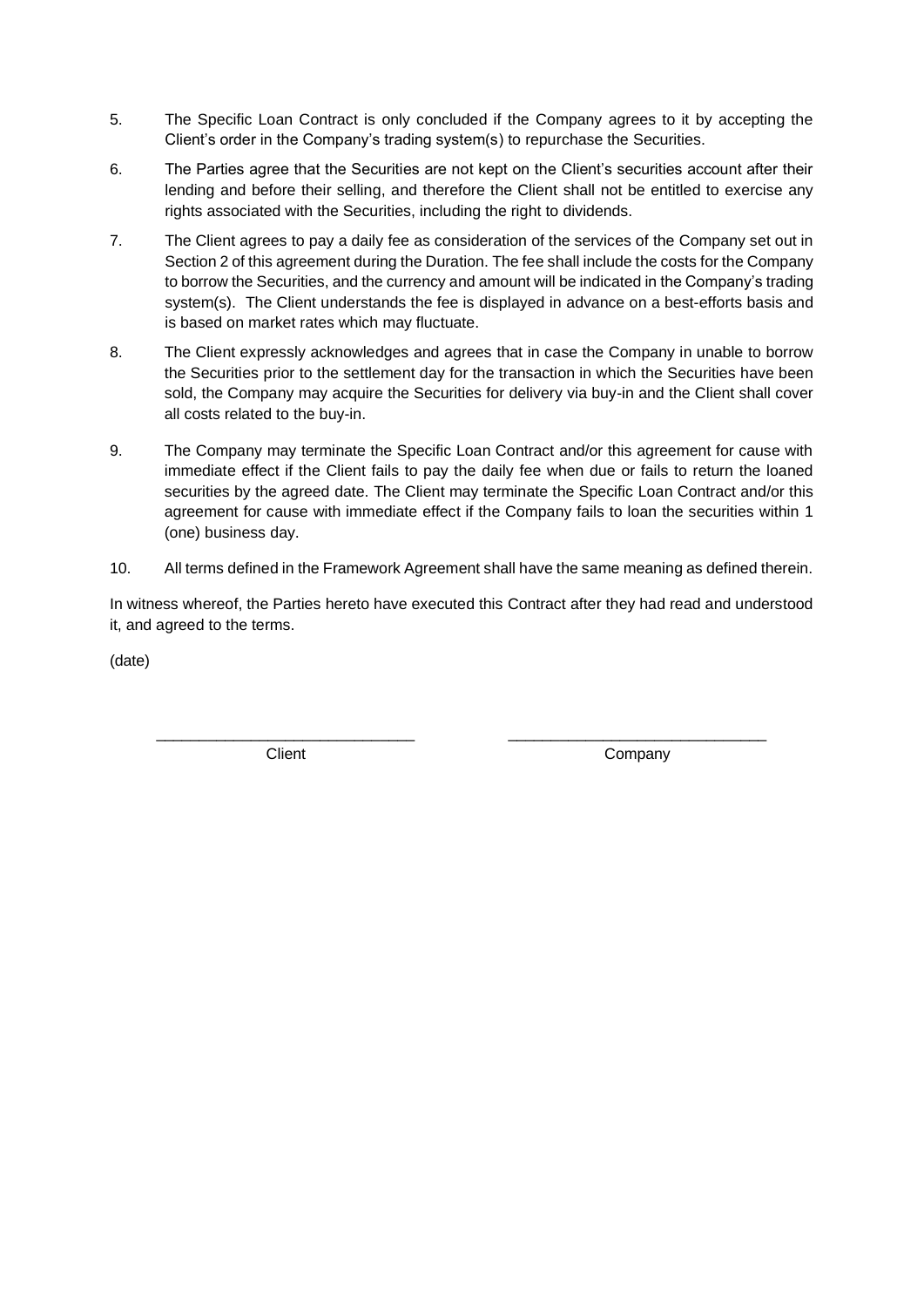# **Annex 2 - Stock Yield Enhancement Program Agreement (SYEP)**

which was concluded by and between

**Interactive Brokers Central Europe Zrt.** (registered seat: Madách Imre út 13-14., Budapest 1075; company registration number: 01-10-141029), as borrowing party (hereinafter: **Company**) and

| <b>For Natural Persons</b>             |  |
|----------------------------------------|--|
| Name:                                  |  |
| Address:                               |  |
| Identification card number:            |  |
| Account number:                        |  |
| <b>Taxpayer Identification Number:</b> |  |

| <b>For Entities</b>  |  |  |
|----------------------|--|--|
| Name of entity:      |  |  |
| Registered seat:     |  |  |
| Registration number: |  |  |
| Account number:      |  |  |
| Tax number:          |  |  |
| Represented by:      |  |  |

as lending party (hereinafter: **Client; the Company and the Client** hereinafter collectively referred to as the '**Parties'**) at the date and place written below, subject to the following terms and conditions:

- 1. The Parties hereby state that they have concluded a Framework Agreement and wish to enter a securities loan agreement.
- 2. The Client agrees to transfer, in consideration of the loan fee specified hereunder, any of the securities held on the Client's securities account to the Company in the form of a securities lending and borrowing transaction within the meaning of Section 5 (1) 44. of Act CXX of 2001 on the Capital Market, in any quantity decided by the Company at its sole discretion (the loaned security in the loaned quantity shall be hereinafter referred to as: '**Securities**'), for a duration of 1 (one) business day ('**Duration'**). The Client understands and acknowledges that the Client shall have no right of approval in respect of the securities lending transactions initiated under this agreement.
- 3. The loan fee (or in case it cannot be precisely determined before payment, an approximation) shall be in the Company's trading system.
- 4. The Company shall initiate the lending of the Securities and evidence the transaction by recording the details of the Specific Loan Contract on the Client's statement. Since the Client agrees to the lending in this agreement, the Company's order automatically results in the conclusion of a Specific Loan Contract if the Securities are available on the Client's securities account.
- 5. The Client acknowledges that the Company shall not have any obligation to request the lending of any of the Client's securities. Entering an order resulting in a Specific Loan Contract is entirely in the Company's sole discretion.
- 6. The Company shall be expressly entitled to exercise any rights associated with the Securities throughout the Duration.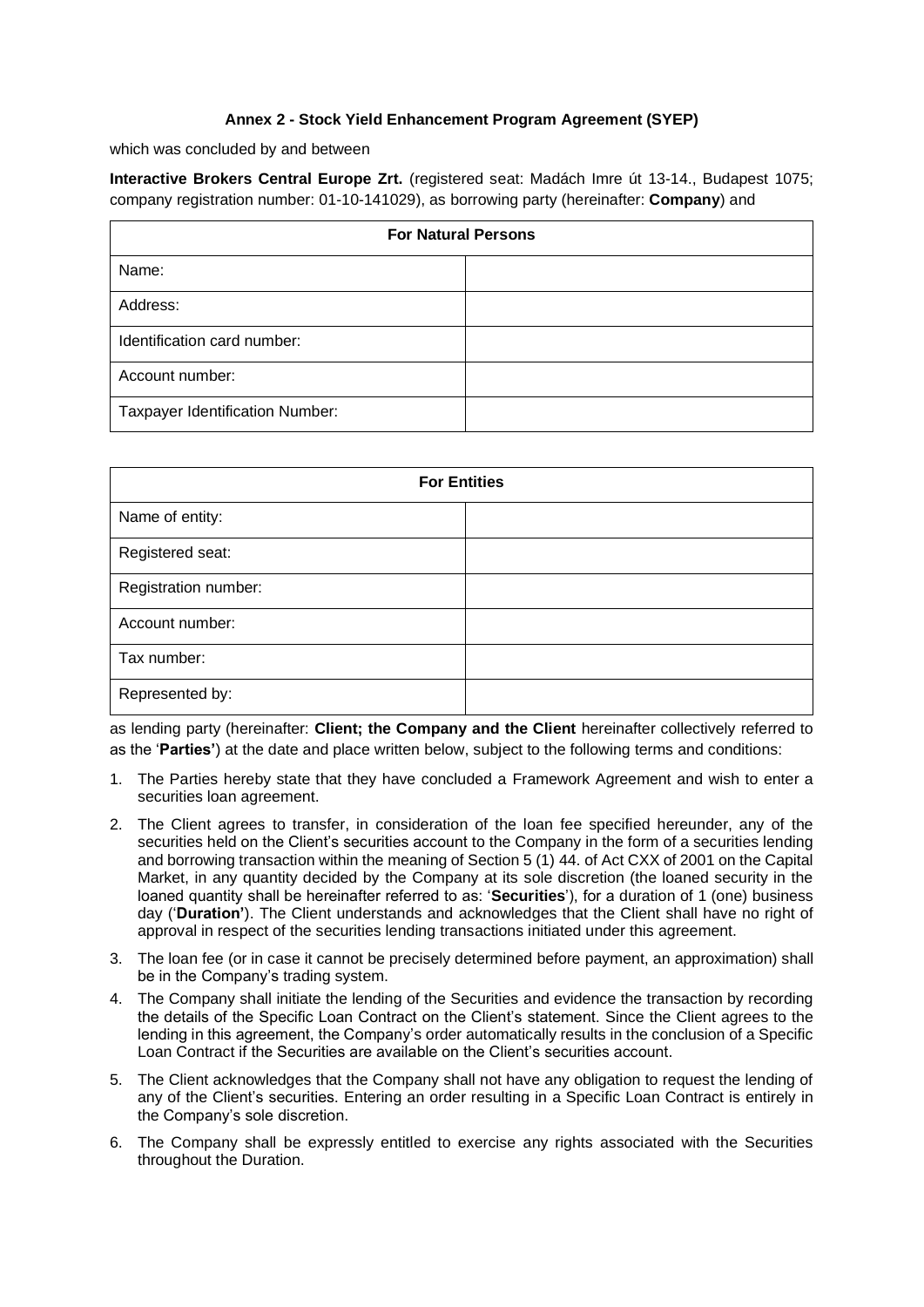- 7. At the same time when the Securities are transferred, the Company shall place cash collateral on the Client's client account. The amount of the collateral shall correspond to at least 100% of the Market Value defined in Section 11 herein based on the closing price at the stock exchange on the last trading day before the value date.
- 8. Proceeds earned on the Securities (such as dividends) throughout the Duration shall be due to the Client, and therefore the Company shall promptly transfer the total of such proceeds to the Client's client account as soon as they are credited on the Company's account.
- 9. Either Party may terminate this agreement for convenience by giving the other party written notice. In the event that the Client terminates by unenrolling from the Company's Stock Yield Enhancement Program through the Company's client registration system, the Specific Loan Agreements hereunder shall not terminate until the earlier of (i) the time the Company returns the Securities to the Client or (ii) one customary settlement cycle for the Security has elapsed. This contract shall also terminate if the Framework Agreement terminates.
- 10. The Company may terminate any Specific Loan Contract with immediate effect any time within its duration. In such a case, the Company shall promptly transfer securities identical to the loaned Securities and of an equal amount to the Client's securities account, and shall, at the same time, promptly credit all amounts arising out of and due under this contract to the Client's client account.
- 11. The Client may sell the Securities during the Duration. Selling the Securities shall result in either the full or partial termination of the Specific Loan Agreement in effect at the time of the selling.
- 12. In the event that the Company fails to transfer securities identical to the Securities on loan and of an equal amount to the Client's securities account in a timely manner following the end of the Duration or if the securities lending transaction is terminated for any other reason, the Company shall transfer to the Client's account amount of the Market Value of the Securities that was valid as of the beginning or the end of the Duration, whichever is higher.
- 13. For the purposes of this Clause, the Company shall determine the market value based on all available market information so as to provide a fair price compared to the market prices prevailing as of the time when the market value is determined (hereinafter: '**Market Value**').

### **14. Right of use**

- 14.1. To the extent permitted by law, the Client expressly grants to the Company a right of use of the Clients' financial instruments that are subject to this Agreement, pursuant to Article 5 of Directive 2002/47/EC ('Financial Collateral Arrangements Directive').
- 14.2. The right of use means the right of the Company to use and dispose of the given financial collateral provided as the owner of it in accordance with the terms of this Agreement, as such term is defined in the Securities Financing Transactions Regulation and the Financial Collateral Arrangements Directive), and the Business Rules. The Company will exercise the right of use to secure its own commitments made related to this Agreement, including the reuse of the collateral pursuant to the applicable terms of the Securities Financing Transactions Regulation.
- 14.3. Accordingly, the right of use under this Clause 14. is in addition to the right for liquidation of a financial instrument in the event of default and does not temporarily or permanently deprive the ability of the Client to use or deal in those financial instruments.
- 14.4. The right of use under this clause is limited to the process until the financial instruments of the Client are moved from the Client Account to a segregated account. When the Company effectively loans out a security it will do so pursuant to the applicable terms of Capital Market Act, the ownership of the given financial instrument is transferred to the Company, which will loan out the given financial instrument to Interactive Brokers LLC.
- 14.5. When the Company exercises the right of use, the financial instruments that are the subject of this Agreement or other securities on the Client account up to 100 % of the loan amount, will be moved from the Client Account to the Company's account held by Interactive Brokers LLC dedicated for holding these financial instruments (registered office: One Pickwick Plaza, Greenwich, CT 06830, United States of America).
- 14.6. By signing this Agreement, the Client gives prior express consent to (i) place and hold the financial instruments subject to this Agreement on an omnibus account held by third party, (ii) use these financial instruments pursuant to this Agreement and the Business Rules of the Company, including the right of use and reuse.
- 14.7. In return the exercise of the right of use, the Company deposits cash collateral into the Client Account in an amount that is equivalent to the market value of the relevant financial instruments. If necessary, the value of the cash collateral will be adjusted daily to reflect market fluctuations in the value of the relevant financial instruments. This cash collateral transferred to the Client Account will be protected in accordance with applicable client asset requirements.